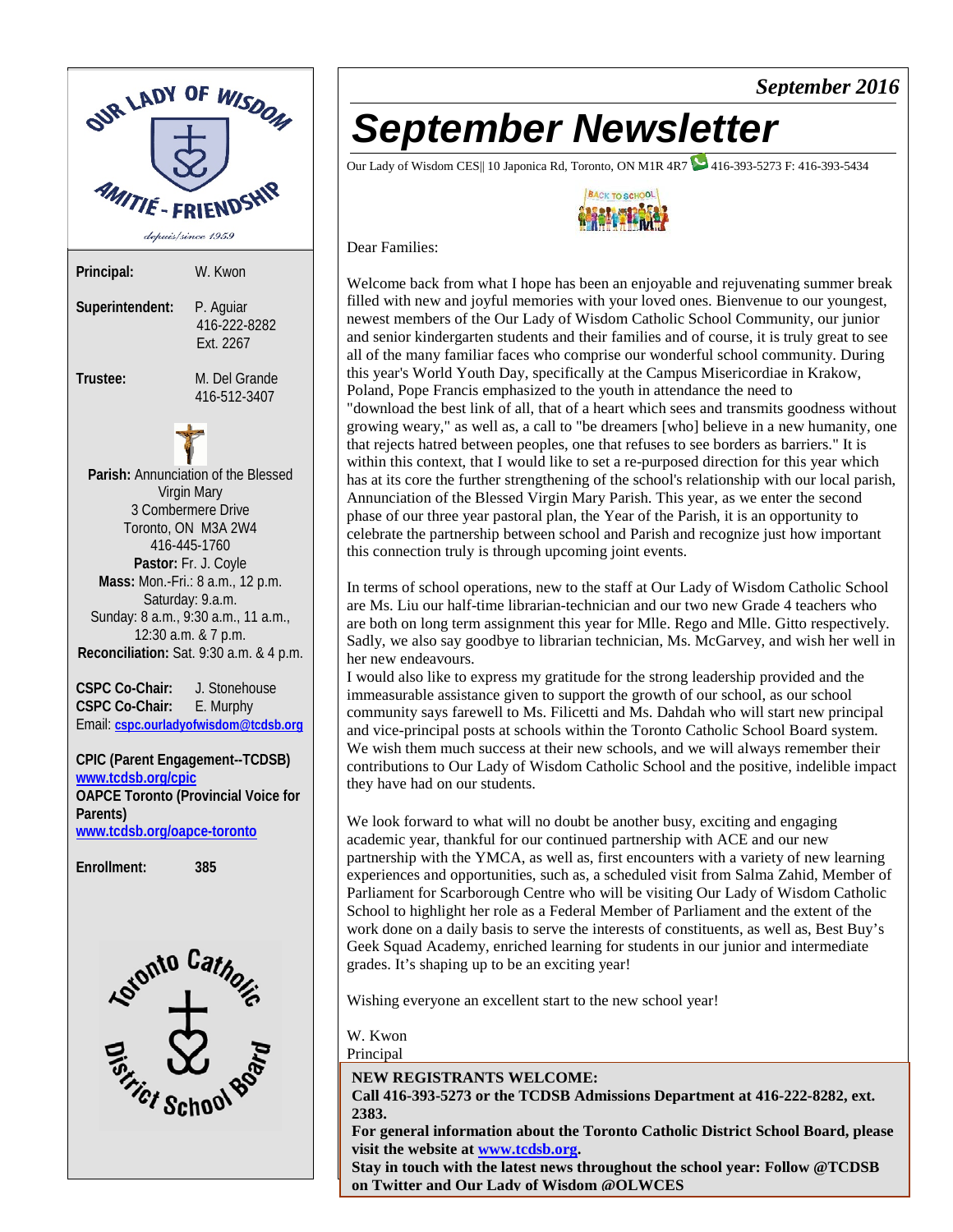### **STANDARDIZED SCHOOL HOURS 2016-2017 SCHOOL YEAR**

**Start of School Day**: 9:00 a.m. **Morning Recess:** 10:42 a.m. to 10:57 a.m. **Afternoon Recess:** 2:10 p.m. to 2:25 p.m. **Dismissal:** 3:30 p.m.

**Lunch Hour**: **11:45 p.m. to 12:45 p.m.**

#### **SAFE SCHOOL ARRIVAL PROGRAM**

Please leave a message by calling the school at **416- 393-5273** when your child will be absent or late. Please make sure that all students who arrive late check in at the front office.

#### **STUDENT INFORMATION**

Please ensure that all information regarding your child is up-to-date. We need to have the CORRECT HOME TELEPHONE, CELL NUMBERS, WORK NUMBERS, HOME ADDRESS AND EMERGENCY CONTACT. If these numbers change please let the school know promptly, IN WRITING.

#### **LUNCH ROUTINES**

Students who remain at school for lunch (11:45-12:45) may NOT LEAVE THE SCHOOL GROUNDS anytime during the lunch hour. For safety reasons, we highly discourage parents/guardians from allowing their children to leave the school property unsupervised for lunch.

## PIZZA LUNCH

Pizza lunch will begin October 4th and run until Dec. 20th at a cost of \$2 per slice. Forms will be distributed during the first week of school and are due on Sept. 21, 2016. Payment can be made by cash or cheque (Payable to Our Lady of Wisdom Catholic School). We ask that you send one cheque per student and NOT per family. **STUDENT AGENDAS**

We will continue to use student agendas. The cost for each Agenda is \$8. We highly recommend the use of the Agenda as a valuable communication tool between school and home. Please take some time to review the contents in the opening pages. They include policies, procedures, a "Revised" Acceptable Use/Internet Agreement (to be signed by both parent and students) and Our Lady of Wisdom's Code of Conduct information, as well as the school's Progressive Discipline Plan.

#### **VISITORS TO THE SCHOOL**

A reminder that all visitors **must enter the school building through the front doors by using the video monitoring system and sign in at the main office**. Entrance through the school yard doors or other entrances and exits, i.e. the Kindergarten wing is strictly **PROHIBITED**. In the interest of safety for all students and to ensure that classes are uninterrupted, we need everyone's total co-operation and understanding on this matter. If an item is being dropped off for your child or pick up is required for an appointment, please come by the office. We will contact the class directly.

If you need to speak with your child's teacher or the principal, kindly call and make an appointment. We are glad to meet with you at a mutually convenient time.

#### **APPROPRIATE DRESS CODE POLICY**

All students are expected to come to school dressed appropriately and in a manner that reflects the aims and atmosphere of a Catholic school. Our Lady of Wisdom Catholic School has adopted a BLUE AND WHITE DRESS CODE.

#### **DROPPING OFF & PICKING UP STUDENTS**

For the sake of safety, we ask that in the mornings you drop off your children in the appropriate sections of the school yard and leave them with our staff. This will help the students develop routines and it will also help our staff ensure a safe school yard.

The bell rings at 9 a.m. **Please ensure that your child is dropped off no earlier than 8:30 a.m. Parents should be aware that the supervision of the children remains their responsibility before and after school.** Kindly note: There is NO SUPERVISION in the school yard before 8:30 a.m. and after 3:45 p.m. **Supervision in our school yard begins at 8:30 a.m.** 



OUR LADY OF WISDOM FRENCH HOMEWORK CLUB **1-866-900-0658**

<http://voilalearning.com/en/school-homework-clubs> school-or-library

**WHO:** Students at OLW in grades 1-8 **WHAT:** Subsidized After School French Homework Support and Language Enrichment **WHEN:** Tuesdays and Thursdays 3:40 pm-4:40 p.m. BEGINS TUESDAY, OCTOBER 11th, 2016 **WHERE:** Room 128 **COST:** \$544 for 32 One Hour Sessions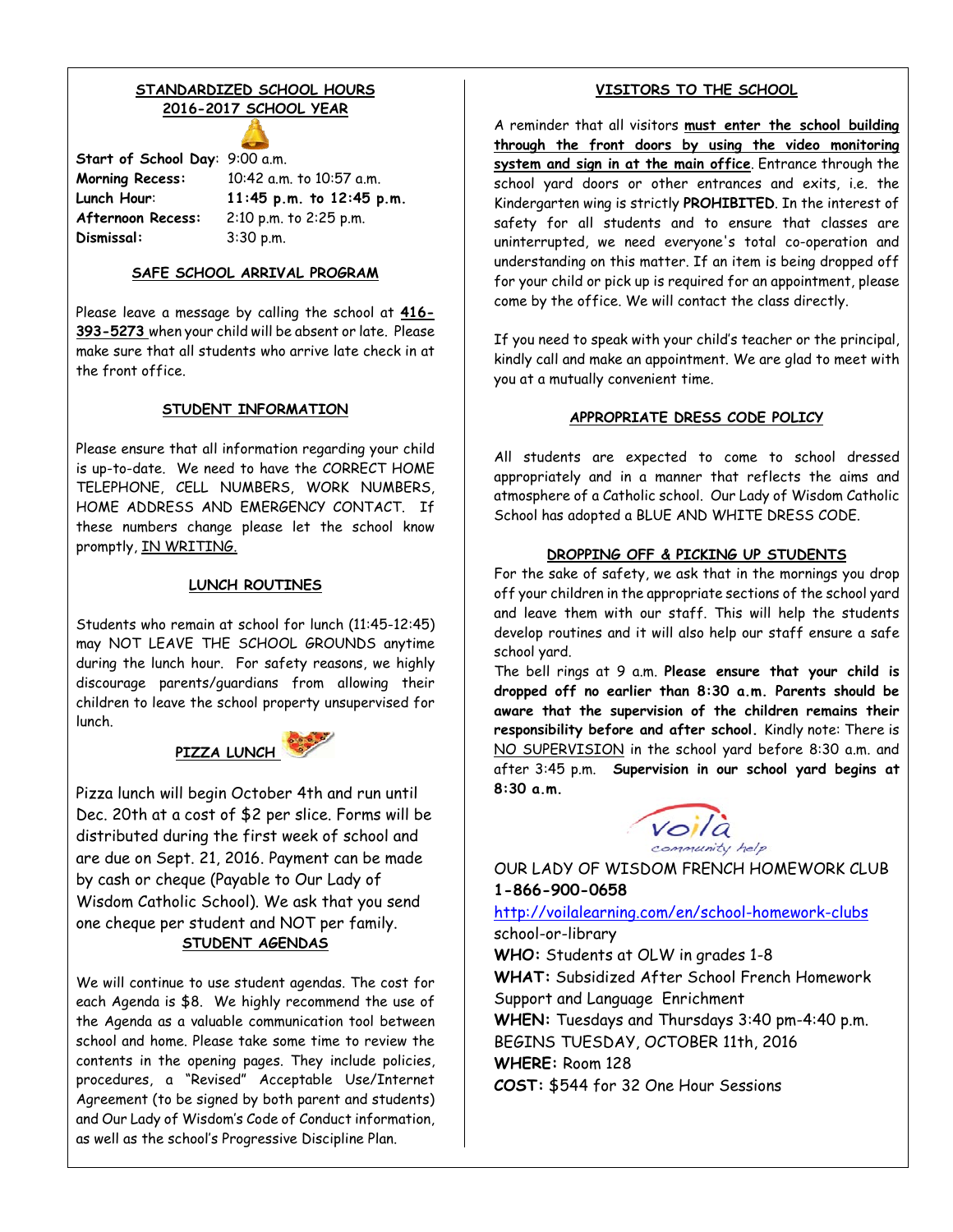#### **CURRICULUM NIGHT**

Curriculum Night is scheduled for **Monday, September 26th, 2016 at 6 p.m. We encourage parents to attend, and we look forward to meeting everyone. During curriculum night, parents will have every opportunity to meet their child's teacher, visit their child's respective classroom and learn more about our school's programs of study.** Details will follow. Restructuring of classes can take place until September  $30<sup>th</sup>$ . At this point in time, please be aware that some changes may occur. Any changes will be communicated to parents in a timely manner.

#### **2016-2017 YEAR IMPORTANT DATES TO REMEMBER**

| Labour Day (no class)   |                      |  |  |  |
|-------------------------|----------------------|--|--|--|
|                         | September 5, 2016    |  |  |  |
| School Starts           | September 6, 2016    |  |  |  |
| P.A. Day (No class)     | October 7, 2016      |  |  |  |
| Thanksgiving (no class) | October 10, 2016     |  |  |  |
| P.A. Day/Parent-Teacher | November 18, 2016    |  |  |  |
| Conferences             |                      |  |  |  |
| P.A. Day                | December 2, 2016     |  |  |  |
| Christmas Break         | December 26, 2016 to |  |  |  |
|                         | January 6, 2017      |  |  |  |
| P.A. Day (no class)     | January 20, 2017     |  |  |  |
| P.A. Day/Parent-Teacher | February 17, 2017    |  |  |  |
| Conferences             |                      |  |  |  |
| Family Day              | February 20, 2017    |  |  |  |
| Mid-Winter Break        | March 13-17, 2017    |  |  |  |
|                         |                      |  |  |  |
| Good Friday             | April 14, 2017       |  |  |  |
|                         |                      |  |  |  |
| Easter Monday           | April 17, 2017       |  |  |  |
|                         |                      |  |  |  |
| Victoria Day            | May 22, 2017         |  |  |  |
| P.A. Day (no class)     |                      |  |  |  |
|                         | June 9, 2017         |  |  |  |
|                         |                      |  |  |  |
| Last day of classes     | June 29, 2017        |  |  |  |
| P.A. Day (no class)     |                      |  |  |  |
|                         | June 30, 2017        |  |  |  |



#### **TRAFFIC PROTOCOL**

To start off the school year with all students' safety at the forefront, we need to ask for your increased vigilance with all of our surrounding roads. We ask for your additional attention to the safety of our students, specifically in the areas in front of our school. We need everyone's help to work for the safety of all our children.

We have an ongoing concern with traffic congestion in front of the school during student drop-off and pick-up times. The disorderly flow of traffic can jeopardize the safety of students and all pedestrians.

#### **PLEASE HELP US HELP OUR CHILDREN:**



1. **During morning and afternoon peak times**, follow the directions on the map illustrated on the reverse for approaching and leaving the school area;

Use White Abbey Park to approach Japonica Rd.

Use Crosland Drive to leave the area.

Use the loop/cul-de-sac on White Abbey Park and wait in any of the spots where parking is allowed (maximum 30 minutes). Use these roads in the direction indicated on the map.

2. The **area in front of the main door** of the school **cannot** be used as a drop-off OR a pick-up area. **It is a school bus loading zone!**

3. The staff parking lot is **NOT** to be used to **drop off or pick-up** our child(ren).

4. Do not stop on the south side of Japonica Rd. It is a **no stopping zone.** 

It is unsafe for our children to run across the road.

5. The newly paved passage way to the west of the school near the new addition is an **emergency Fire Access route.** Pick up and drop off and Parking are strictly forbidden and any cars in the area will be ticketed and towed at the owner's expense. Parents can access the kindergarten area at the north end from the main school grounds in order to drop off and pick up their children.

Have a meeting place a short walking distance away, established in advance so your child knows where to look for you.

**Please, d***o not* **double park, block residents' driveways OR park in the staff parking lot before school or after school. NB: Please be advised that there is AMPLE PARKING on Crosland Dr. and Alice Crescent.**

As members of the Our Lady of Wisdom community, please feel free to report dangerous situations directly to the Toronto Police services using the following link, as *this allows for the issue to be dealt with legally.*

*[http://www.torontopolice.on.ca/recordsmanagement/crimere](http://www.torontopolice.on.ca/recordsmanagement/crimereporting.php) [porting.php](http://www.torontopolice.on.ca/recordsmanagement/crimereporting.php) .*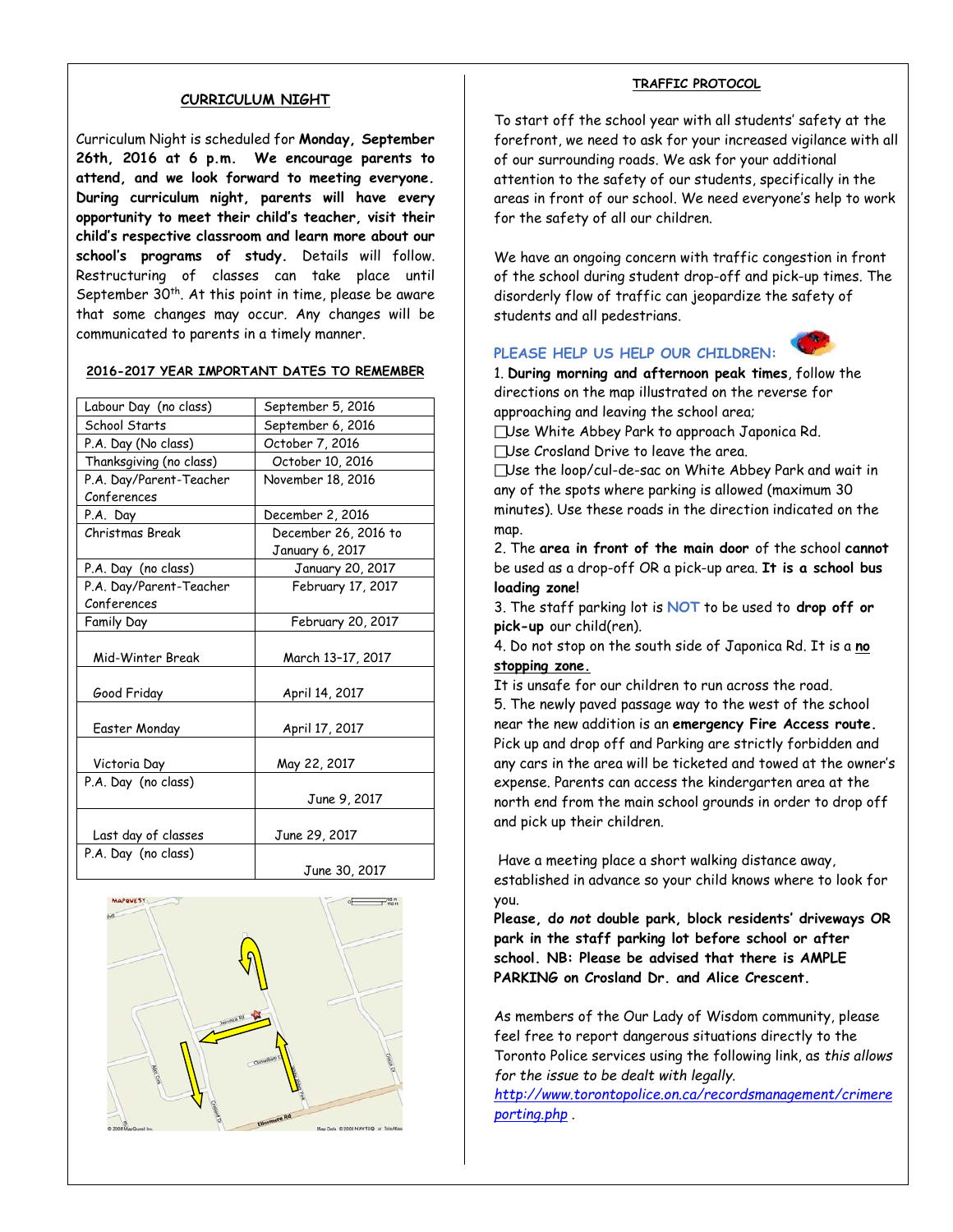## **AGM/(CSPC) ELECTIONS**

The Annual General Meeting/CSPC Elections is scheduled for **Wednesday, September** 



**14, 2016 at 6:30 pm**. The elections for the CSPC Council will be held at this time. Anyone interested in becoming a member of the CSPC Council, whether in one of the Executive positions or as a Member at Large, is invited to complete a self-nomination form or have another parent complete a nomination form. Please contact the main office if you would like a nomination form. They can also be downloaded electronically at [https://www.tcdsb.org/schools/ourladyofwisdom/ForP](https://www.tcdsb.org/schools/ourladyofwisdom/ForParents/CSAC/Pages/Nomination-Forms.aspx) [arents/CSAC/Pages/Nomination-Forms.aspx](https://www.tcdsb.org/schools/ourladyofwisdom/ForParents/CSAC/Pages/Nomination-Forms.aspx) For any questions relating to the election or request for a nomination form, please contact J. Stonehouse or E. Murphy at [cspc.ourladyofwisdom@tcdsb.org](mailto:cspc.ourladyofwisdom@tcdsb.org)

#### **HOW CAN YOU HELP?**

Please consider the following volunteer opportunities to become more involved in your child's school community:

Pizza and Lunch Lady Lunch – Some aspects of the lunch programs are very time and labour intensive. Our school needs a dedicated group of volunteers that can share the workload.

Special Events – assist with events at school, such as Shrove Tuesday breakfast, Carnaval, and Play Day Peer Tutoring Learning Program – supervise students involved in reading recovery program; 45 minutes/two mornings each week for 8 weeks; ability to speak French would be beneficial. Volunteer applications and board mandated criminal background checks can be obtained from the office.

#### **CPIC Elections 2016-2017**

CPIC Elections for parent representatives for Ward 7 will take place on Wednesday, October 5, 2016 at 7:00 p.m. in the evening.

Our Lady of Wisdom Catholic School has been selected as the location for your ward and these elections will be facilitated by the superintendent and trustee.

### **ANAPHYLAXIS ALERT**

Our Lady of Wisdom is an **allergen aware school.** There are students in attendance who suffer from severe and life threatening allergies to certain foods such as **peanuts, nut products, sesame seeds, eggs, seafood and shell fish. Anaphylaxis is a severe and life threatening allergic reaction.** 

**Accordingly, please DO NOT bring in snacks/treats/cake to acknowledge/celebrate a child's birthday. A safe practice that the school encourages is the distribution of non-edible birthday themed treats, such as, pencils, erasers, stickers, etc…** A reminder to parents that administration, teachers and support staff of the TCDSB are NOT permitted to administer any type of prescription medication during the school day, unless we have written signed authorization signed by you the parents and the prescribing physician. The forms to dispense any medication may be updated on a regular basis and are available from the principal. Please send back the forms for the administration of medication as soon as possible. Please be advised that staff will NOT dispense non-prescription medication to students. Should you require additional information or have any questions about this protocol please contact the school principal. We kindly ask that parents refrain from sending foods containing nuts to the school. Please do not send edible treats in for birthdays, a small token (pencils, or stickers) would suffice.

IMPORTANT: If your child requires an EPI-PEN for anaphylactic emergencies THEY MUST WEAR one on them AT ALL TIMES. Please supply an additional EPI-PEN for safe keeping in the office. We also STRONGLY recommend ensuring that your child wear a medical alert bracelet to indicate ALL allergy or other serious medical conditions they may have.

## **Best Buy's Geek Squad Academy 2016-2017 at OLW!!!** Geels ACADEMY

Our Lady of Wisdom Catholic School is very excited to host Best Buy's Geek Squad Academy for the first time this year, scheduled for a full day on November  $7<sup>th</sup>$ , 2016. It is shaping up to be an energized enriched STEM infused learning opportunity for Junior and Intermediate students from Grades 5 to 7 led by the Geek Squad's instructors and focused on 21st Century hot topics, such as, Digital Citizenship, Digital Music, LEGO Robotics and uses of 3-D printing. Thank you to Jen Knight, Community Relations Specialist.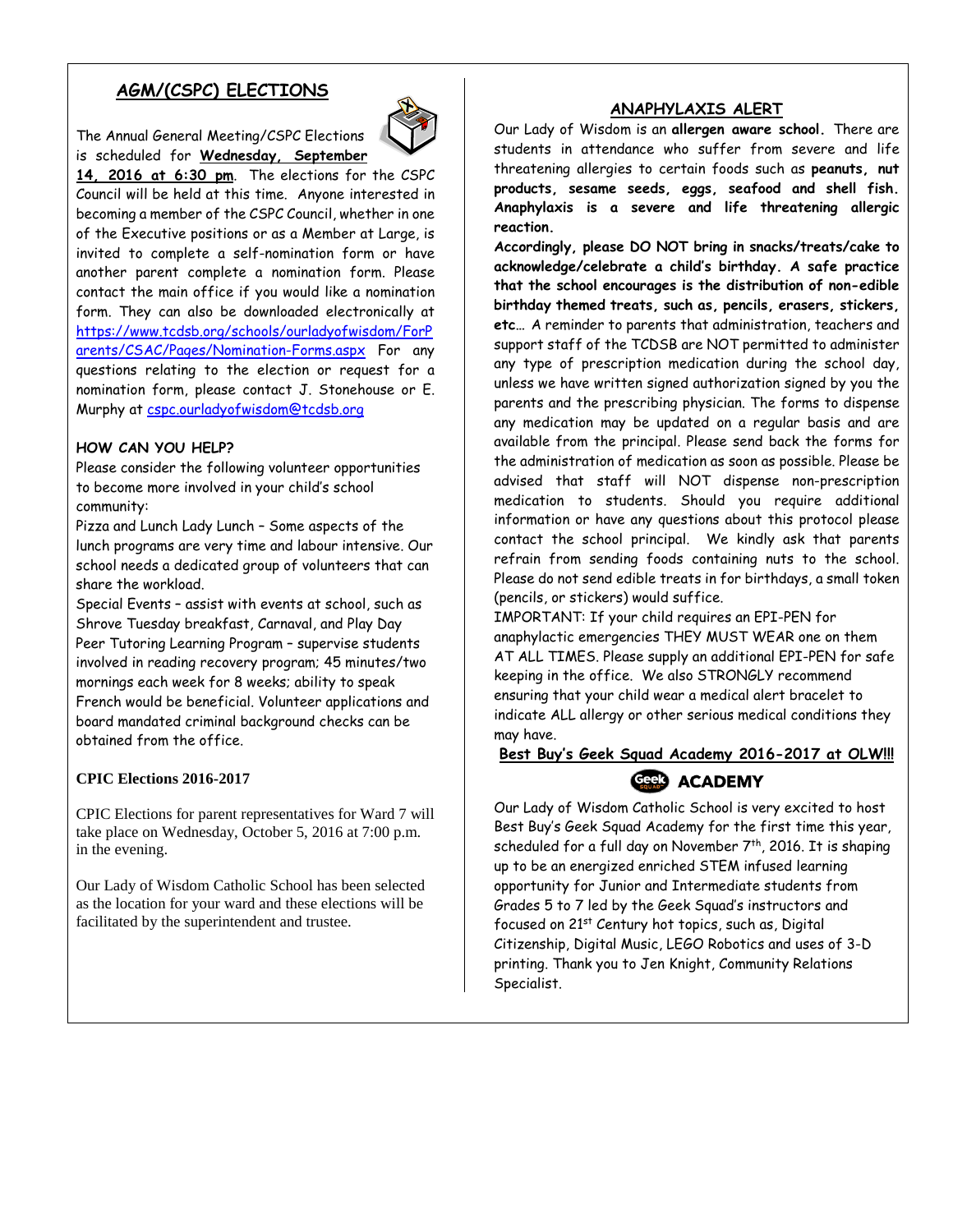### **VIRTUES OF THE MONTH**



We would be remiss if did not recognize all of the children and their exemplary modelling of the monthly virtues from the last portion of the school year during our final June 2016 Virtues assembly. Congratulations to the following students:

Mme. Yeung JK/SK: Justice: Danna L. Compassion: Faithfulness:

M. Jean JK/SK: Justice: David S. Compassion: Faithfulness: Tiara B.

Mlle. Tymkewycz (SK): Justice: Andrea B., Simon M. Compassion: Faithfulness:

Mme. Suzan (Gr. 1): Justice: Zhean S., Nathan Q., Raiden V. Compassion: Joseph L., Esther M., Alexandra T. Faithfulness:

Mme. Makar (Gr. 1): Justice: Kyle L. Compassion: Yonal K. Faithfulness:

Mlle. Katherine (Gr. 1/2): Justice: Marina K. Compassion: Holman A., Noah K. Faithfulness:

Mme. Thokoly (Gr. 2): Justice: Jackson T. Compassion: Faithfulness:

Mme. Rego/Mme. Lolita (Gr. 2): Justice: Dawn P., Danny I. Compassion: Faithfulness:Nicole G., Tristan M., Nathan R., Jirome U.

Mlle. O (Gr. 3): Justice: Lyla C., Nia S. Compassion: Sophia M., Sayan C. Faithfulness: Jayden C., Allana L. Mme. Mari Berje (Gr. 3): Justice: Gabriel V-M., Georgia A. Compassion: Faithfulness:

Mlle. Gitto (Gr. 3/4): Justice: Gr. 3 Albert B., Sophia D., Gr. 4 Grace I. Elizabeth V. Compassion: Faithfulness: Gr. 3 Mackenzie S., Gr. 4 John S.

Mlle. Camellia (Gr. 4): Justice: Claudia N., Pierre K H. Compassion: Dhani G., Diella I., Charles T. Faithfulness:

Mlle. Metwally/Mrs. Robertson (Gr. 5): Justice: Nathan W., Hayden S. Compassion: Faithfulness:

Mme. Bangala (Gr. 5/6): Justice: Gr. 5 Chrisanthony M., Gr. 6 Sierra R. Compassion: Faithfulness: Gr. 5 Lianne I., Gr. 6 Jerome P.

Mrs. Robertson/Mlle. Christine (Gr. 6): Justice: Ellen U. Compassion: Faithfulness:

Mlle. Schmeing, Mme. Guirguis (Gr. 7): Justice: Daniel U. Compassion: Faithfulness:

Mrs. Nardozi, Mme. Guirguis (Gr. 7/8): Justice: Gr. 8 Lucas B., Jaicyanna R. Compassion: Faithfulness: Gr. 7 Jorel R., Gr. 8 Cecilia H.



In their red and white finest, students and staff joined together to sing O' Canada on June 29, 2016 and demonstrate their pride for such a wonderfully free, culturally diverse and benevolent nation.

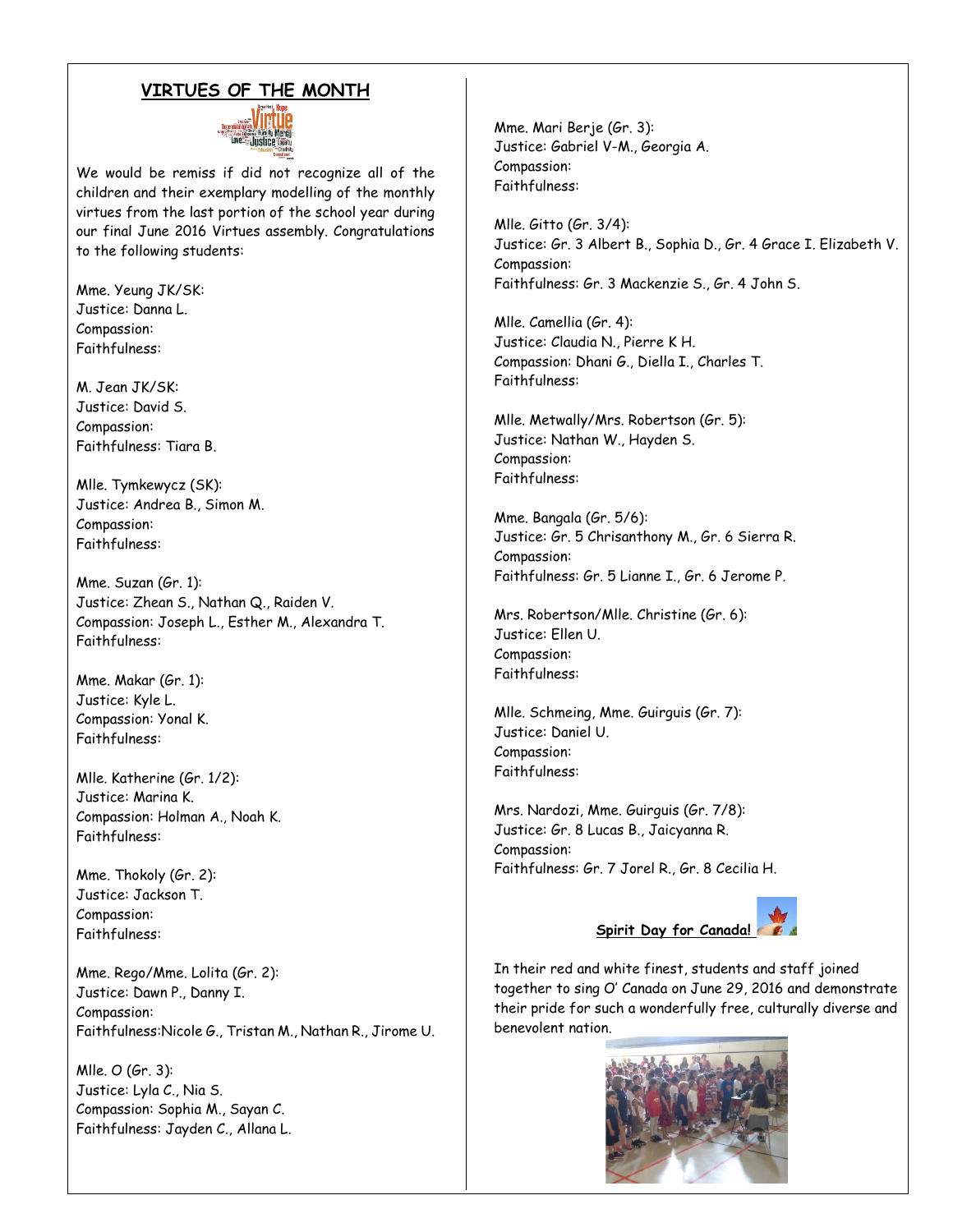## **STUDENT LEADERSHIP**

"The Learning Partnership is a national charitable organization dedicated to building stakeholder partnerships to support, promote and advance publicly funded education in Canada." Furthermore, "the Entrepreneurial Adventure Program is a hands-on entrepreneurial journey for students in Grades K-12. It is designed to develop students' enterprising spirit, financial literacy, innovative thinking and social responsibility."

[http://www.thelearningpartnership.ca/what-we-do/student](http://www.thelearningpartnership.ca/what-we-do/student-programs/entrepreneurial-adventure)[programs/entrepreneurial-adventure](http://www.thelearningpartnership.ca/what-we-do/student-programs/entrepreneurial-adventure)

It is with great pleasure that I congratulate M. Bruno and his enthusiastic and dedicated group of student members from Grade 7 who comprise the Our Lady of Wisdom Entrepreneurial Adventure Club 2015-2016 for raising \$270.05 dollars. This year's venture is entitled "Wisdom Charity Warriors." Students received some very practical and helpful information from business partner, Elena Afanassieva of the Bank of Montreal. Together, they planned and implemented their initial ideas to fundraise with the overall goal to support homeless youth via a donation to Covenant House, through the creation, marketing and selling of craft Christmas Cards and crystal ornaments." The Our Lady of Wisdom Community is extremely proud of their hard work in this collaborative effort.



## **The Year of the Parish Community**



Please stay tuned for information regarding an upcoming school and community event connecting our school and Parish (Annunciation of the Blessed Virgin Mary Parish). Date and time T.B.A.

#### **TRUSTEES 2016 – 2017**

#### *Wards*

- 
- 1. Joseph Martino 416-512-3401 5. Maria Rizzo 416-512-3405 9. Jo-Ann Davis 416-512-3409 2. Ann Andrachuk 416-512-3402 6. Frank D'Amico Vice-Chair 416-512-3406
- 3. Sal Piccininni 416-512-3403 7. Michael Del Grande 416-512-3407 11. Angela Kennedy, Chair 416-512-3411
- 4. Patrizia Bottoni 416-512-3404 8. Garry Tanuan 416-512-3408 12. Nancy Crawford 416-512-3412 Karina Dubrovskaya, Student Trustee 416-512-3417 Rhea Carlisle, Student Trustee 416-512-3413

## **ANNUNCIATION PARISH SACRAMENTAL REGISTRATION**

Registration for Gr. 7 and 8 Confirmation will be October 4th, 2016 at 7:30 p.m. The Confirmation rehearsal will take place at 9 a.m. on May 9th, 2017 and the ceremony will be held on Tuesday, May 9th, 2017 at 7:30 p.m. Exact Confirmation Sessions for Grade 7 and 8 are still to be determined, but the Retreat will take place on Saturday, May 6<sup>th</sup>, 2017. First Confession will take place at 7 p.m. On February 15<sup>th</sup>, 2017. First Holy Communion Registration meeting will take place at 7 p.m. on October 6<sup>th</sup>. The First Holy Communion ceremony will be held on April 29<sup>th</sup> and April 30<sup>th</sup> at 5 p.m. and May 6<sup>th</sup> and May 7th at 9:30 a.m., 11 a.m. and 12:30 p.m.

Parents must register in order for their child to receive the sacraments of First Communion (Gr. 2), First Reconciliation (Gr. 3) or Confirmation (Gr. 7 and 8). A copy of the child's baptismal certificate is required to register for First Communion and Confirmation.

## **OLW HEALTHY SNACK PROGRAM**

In conjunction with the non-profit Angel Foundation at the TCDSB, please continue to support Our Lady of Wisdom Catholic School's universal nutrition and healthy snack program. The program will continue for the academic year, 2016-2017 and has as its aim the provision of healthy snacks for all students which adhere to Canada's Food Guide and incorporate 3 food groups. The program is a non-profit initiative which is monitored by Toronto Public Health.

Snacks will be delivered to classrooms daily. Should you have any additional questions or concerns, please direct them to Mrs. Shirley who is the nutrition program coordinator. Again, we would like to emphasize that the administration and the program coordinator are well aware of allergies that students have and will take appropriate measures to ensure that the program reflects these needs.

We ask that in order to sustain the program and keep it running efficiently that the parent community contributes a modest donation of \$10 or more to contribute towards the program. For donations of \$20 or more, donor tax receipts will be made directly by the Angel Foundation for Learning. Thank you for your generosity. The well-being of our students is always our top priority. We are confident that the program will serve the nutritional needs of our diverse student population well, and the program will take into account the health and safety of all.

- 
- 
- 

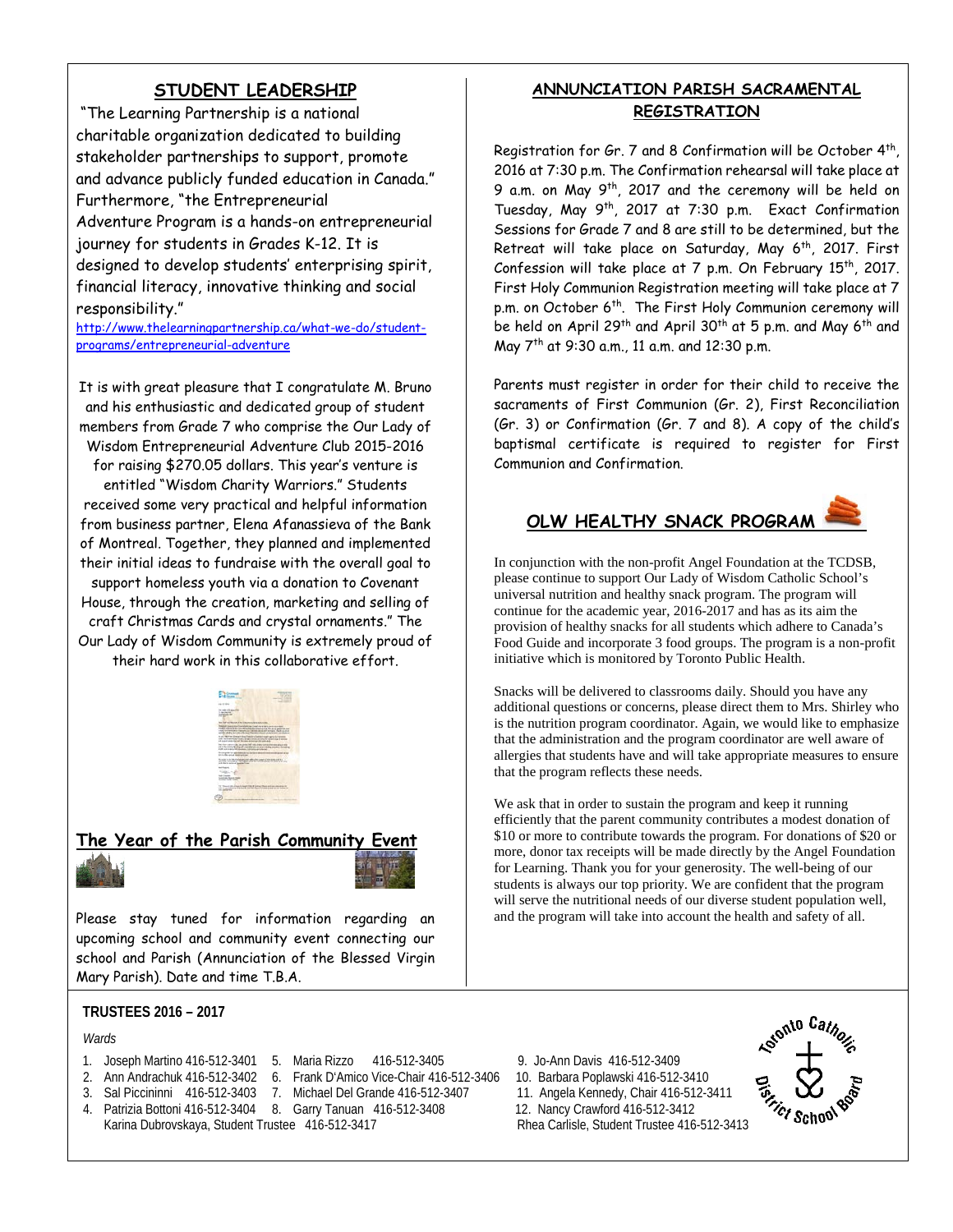

Have fun and learn about the goings-on, at a variety of fruit, vegetable, grain and livestock farms in Ontario by visiting Farm and Food Care's website to take fun, informative virtual tours in English AND French at<http://www.virtualfarmtours.ca/> !!!!



## **Fresh From The Farm:**

Our Lady of Wisdom Catholic School is proud to pilot a new fundraising initiative which is a joint effort through the provincial government of Ontario, Foodland Ontario, Dieticians of Canada, and the Ontario Fruit and Vegetable Growers Association. The "Fresh From The Farm," fundraising initiative will generate funds for a variety of important school initiatives and programs and assist in the continuation of many literacy, numeracy and STE(A)M learning experiences already implemented at the school level. Student Order Forms and Brochures have been distributed to students in each class. Thank you for getting our school's fundraising efforts off to an excellent start, a healthy start!

According to the Fresh From the Farm website, this fundraising initiative entails the following:

## *Fresh from the Farm* is committed to delivering:

- Ontario-grown fruit and vegetables!
- Opportunities for learning about agri-food and healthy eating in the classroom!
- Support for Ontario's farmers and the local economy!
- Leadership, by aligning with Ontario's School Food and Beverage Policy and Ontario's Local Food Act, 2013!
- Great profit for schools- 40% of all sales go directly to the school!

## **Key Dates**

September 6: Students being to fundraise

## **Ontario-grown Fruit and Vegetables For Sale**

- Bundle A-\$12 (5 lb potatoes, 3 lb carrots, 3 lb onions, 3 lb sweet potatoes)
- Bundle B-\$15 (8 lb box apples)
- October 17: Deadline for orders/changes to orders
- November 8-November 30: Deliveries to schools.

## **Future Plans**

The overall goal of Fresh from the Farm is to develop a sustainable program framework that will expand to all Ontario's publicly-funded schools by 2017-2018.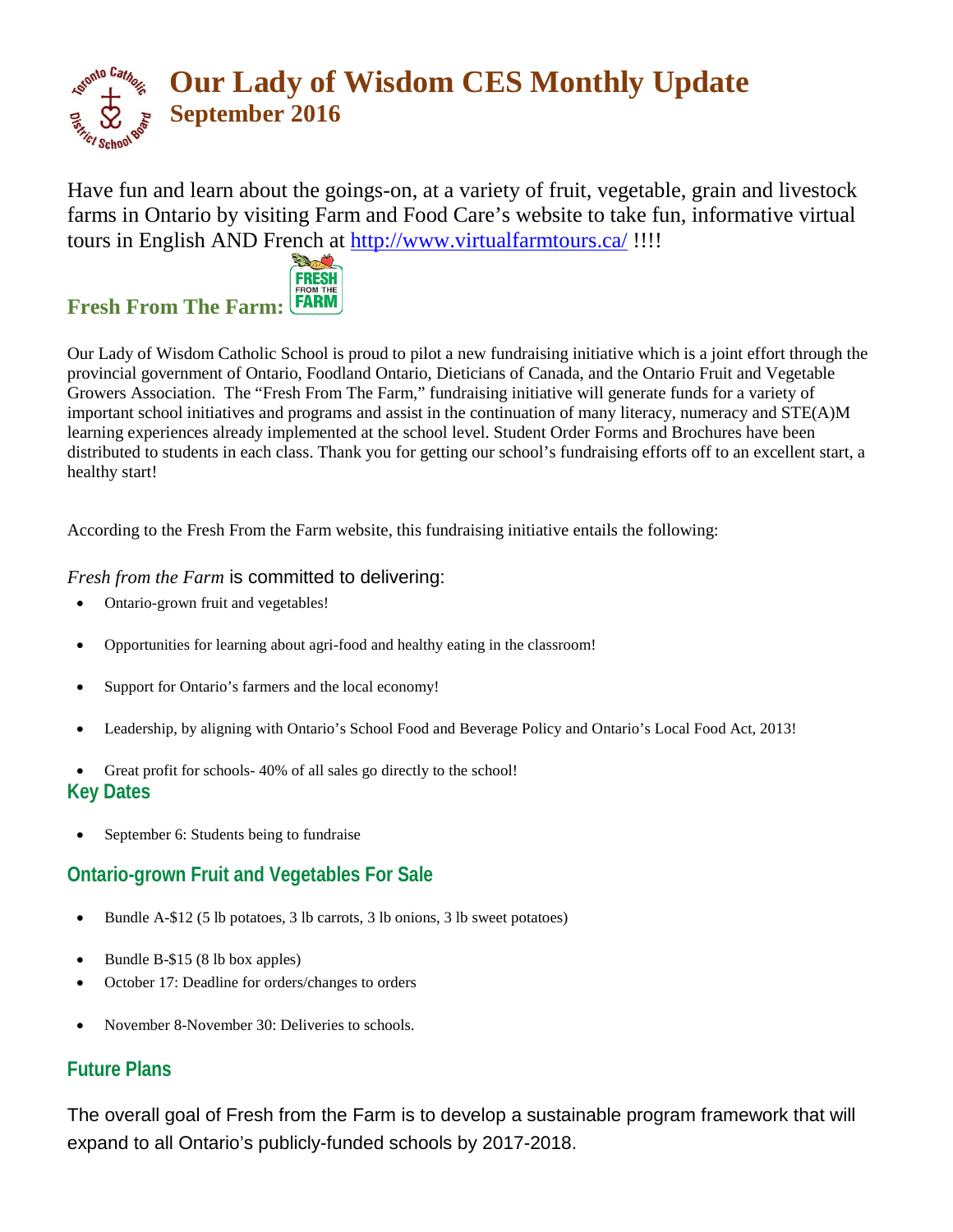## **Digital Math Alert: Where Ontario Schools Are Heading This Fall…**

Math Resource:<https://www.netmaths.net/>

## In French: **[Journée des maths | Édition 2016](https://www.journeedesmaths.com/)** In English: **Netmath**

Introduction of an excellent Math resource that is Ontario Ministry of Education licensed, compatible with tablets, laptops, Chromebooks, all devices, web-based, naturally and intuitively interactive for both teachers and students, completely aligned with Ontario Math curricula and best of all FREE. Sunil Singh from the Global Math Project, experienced high school math teacher, facilitator of numerous Pro Grant Family Math Nights, including OLW's for this year, demonstrated this application's utilitarian appeal, core strategies, computation and problem-based focus across all math strands, gap reducing ability, gamified appeal, and functionality as a tool to enhance math learning from 3-8 with versions for 1-2 coming soon. Netmath is not only a uniquely Canadian program, but it is the only bilingual one in Canada. The French version is Ministry approved and available for free for Grades 4-8. We highly anticipate the application's use beginning this fall and look forward to piloting this excellent web-based math resource.

## Toronto Catholic District School Board **IMPORTANT NOTICE**

Dear Parent or Guardian

## RE: STUDENT ACCIDENT INSURANCE

The Toronto Catholic District School Board does not provide accident insurance coverage for student injuries that occur on school premises or during school activities. Accidents can and do happen. Some injuries incur medical, dental or other expenses that are not covered by provincial health care or employer group plans. As a parent or guardian, you become responsible for these expenses.

We do make available the insuremykids® Protection Plan for students through Reliable Life Insurance Company. Participation in such a programme is voluntary and the costs are to be paid by the parent or guardian.

This programme offers a variety of plans and benefits at affordable rates. Benefits included are:

- dental expenses (resulting from an accident)
- total and permanent disability
- paralysis/loss of use
- special disability benefits
- death benefits.

If your child participates in co-curricular activities or activities outside the school day, there is a plan tailored to your needs. Plan rates vary from \$8.00 to \$32.00 per child. All rates are one-time annual premiums. Family rates for 3 or more children are also offered.

If you wish to subscribe you may apply 24/7 directly at:

**[www.insuremykids.com](http://www.insuremykids.com/)**

Any questions should be directed to Reliable Life Insurance Company toll free at: **1-800-463-KIDS (5437).**

Student Accident Insurance is especially valuable for today's active children.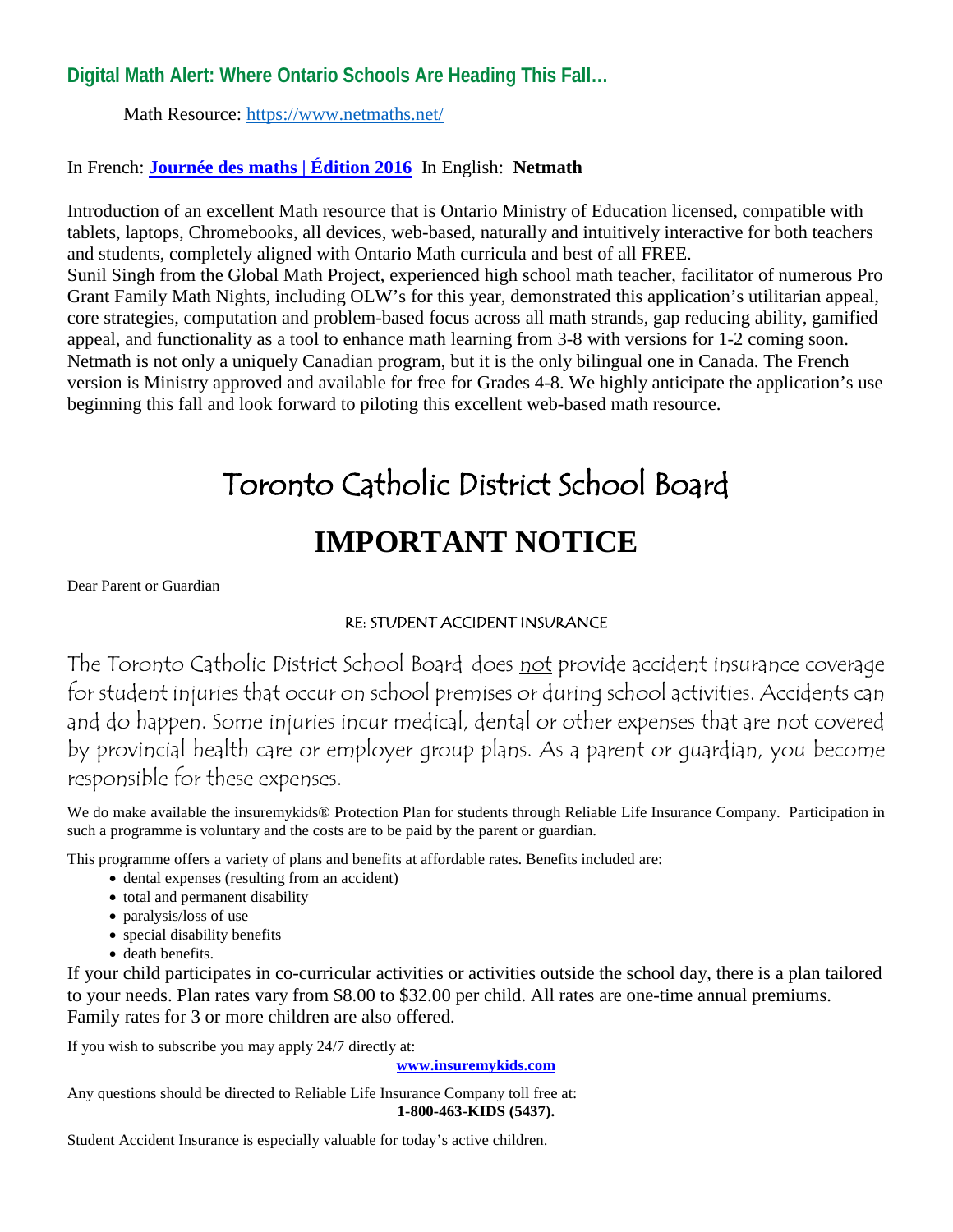

## **TCDSB Digital Store: Discounted educational software & hardware for students and staff**

The Toronto Catholic District School Board is offering access to the following Microsoft products to all of our students:

- **FREE: Microsoft Office 365 Pro Plus: includes latest versions of Microsoft Word, PowerPoint, Publisher, Excel, Outlook, OneDrive and OneNote. The license can be used for up to 5 computers and up to 5 mobile devices (any platform);**
- **FREE: Microsoft Windows 10 EDU;**
- **10% discount on computers and devices at the online Microsoft Education Store.**

In order to access this online offer, the student will need to know his/her TCDSB computer login username and password. If your child does not know his/her login information, please contact your school to ask how to obtain this information.

To take advantage of the software offers you must have internet access for the download. To find out more and how you can take advantage of this offer, visit our TCDSB Digital Store now at: [www.tcdsb.org/digitalstore](http://www.tcdsb.org/digitalstore)



## **Open House for Elementary Gifted Students**

## **September 7th, 7-9 PM**

<https://www.tcdsb.org/news/othernews/2016/pages/open-house-for-elementary-gifted-withdrawal-program.aspx>

## **High School Open Houses**

Grade 8 students and their families are invited to learn more about their secondary school options at open houses this fall. For a complete schedule, see:<https://www.tcdsb.org/school/OpenHouses/Pages/default.aspx>

## **Interested in Parent Engagement?**

### **Catholic Parent Involvement Committee Elections**

**Coming October 3<sup>rd</sup>** [https://www.tcdsb.org/forparents/parentinvolvement/cpicelections/pages/scheduled-cpic-election-for](https://www.tcdsb.org/forparents/parentinvolvement/cpicelections/pages/scheduled-cpic-election-for-even-numbered-wards.aspx)[even-numbered-wards.aspx](https://www.tcdsb.org/forparents/parentinvolvement/cpicelections/pages/scheduled-cpic-election-for-even-numbered-wards.aspx)

**And October 5th** <https://www.tcdsb.org/forparents/parentinvolvement/cpicelections/pages/election-to-fill-cpic-vacancies.aspx> Learn more about CPIC here:<https://www.tcdsb.org/FORPARENTS/ParentInvolvement/Pages/default.aspx>

## **Registration for Night School, Saturday Language Classes and eClass September 1st to October 7th**

Get detailed information online:<https://www.tcdsb.org/ProgramsServices/ContinuingEducation/Documents/flyer.pdf>

## **Registration for Elementary International Languages After-Hours Programs**

Classes begin the weekend of September 17<sup>th</sup>. Register online here: [https://www.tcdsb.org/ProgramsServices/SchoolProgramsK12/InternationalLanguages/Pages/Saturday-](https://www.tcdsb.org/ProgramsServices/SchoolProgramsK12/InternationalLanguages/Pages/Saturday-School-Registration.aspx)[School-Registration.aspx](https://www.tcdsb.org/ProgramsServices/SchoolProgramsK12/InternationalLanguages/Pages/Saturday-School-Registration.aspx)

## **Preparing for Post-Secondary Education?**

Check out your university options at the annual **University Information Fair September 23-25, 2016** at the Metro Toronto Convention Centre<http://www.ouf.ca/>

Learn about community college program options at the annual **Ontario College Information Fair October 17th and 18th** at the Enercare Centre (Hall B), Exhibition Place<http://www.ocif.ca/>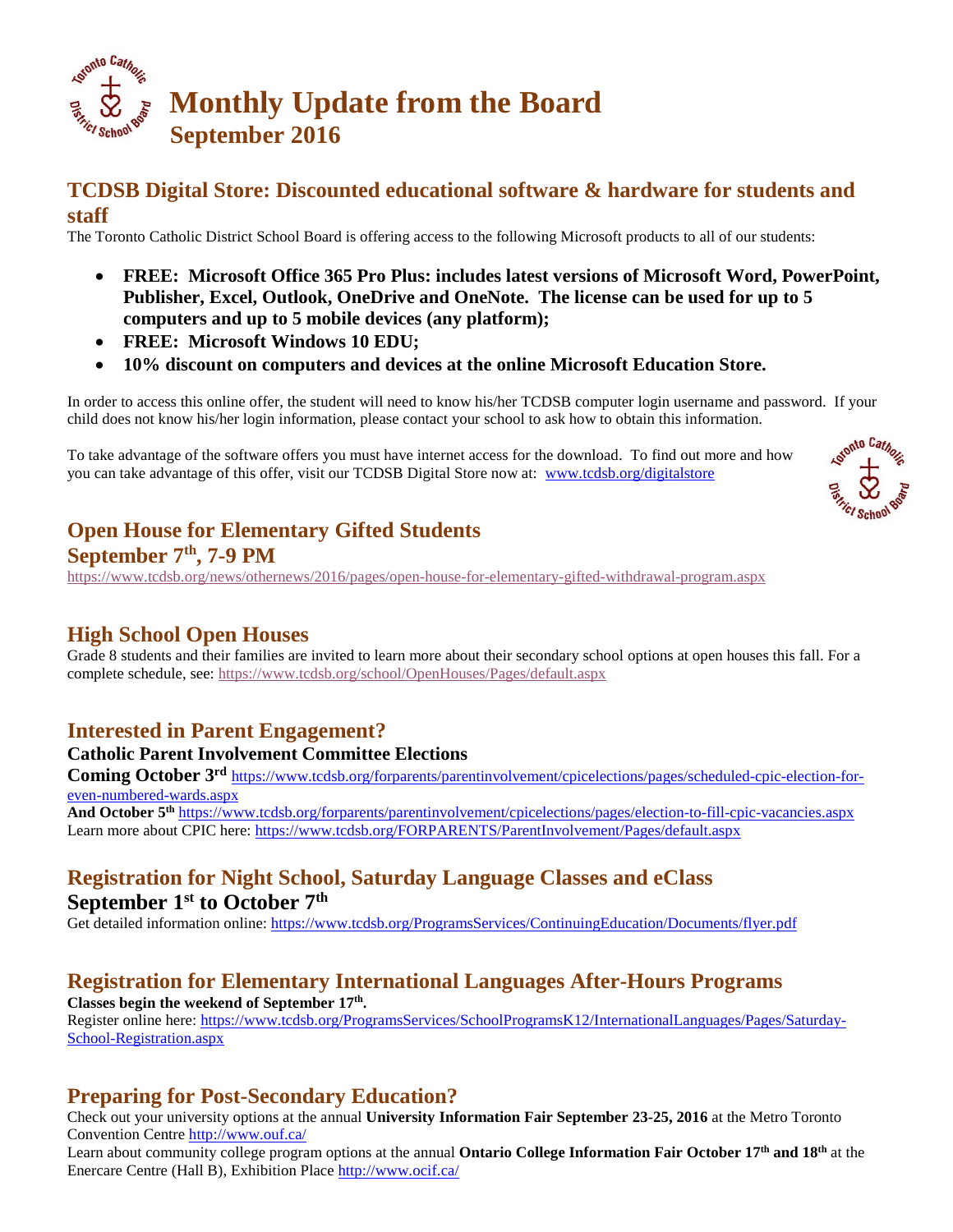## **Celebrating the Year of the Parish 2016-2017**

The second year in our three pastoral plan focusing on "Together With One Voice: Harmonizing our Faith Through Family, Parish and School".

It is an opportunity to celebrate the important role that our parishes play in our school communities and in the lives of the students, staff and families that we serve.

During the Year of the Parish, we look for ways to more fully engage our staff and students in the lives of their local parish community, and to welcome our pastors and parish community into school events and activities.

*Let's celebrate the Family-Parish-School partnership!*

Schools are encouraged to work with their local parish to develop their own parish project. Get more information and ideas here: <https://www.tcdsb.org/Board/NurturingOurCatholicCommunity/YearoftheParish/Pages/Parish-Project.aspx> and here:

<https://www.tcdsb.org/Board/NurturingOurCatholicCommunity/YearoftheParish/Pages/default.aspx>

## **September's Virtue is Hospitality**

Find all the monthly resources associated with our virtues of the month online <https://www.tcdsb.org/Board/NurturingOurCatholicCommunity/VirtueoftheMonth/Pages/Default.aspx>

## **School Year Calendar 2016-2017**

| <b>Labour Day</b>                           | September 5, 2016                 |
|---------------------------------------------|-----------------------------------|
| <b>First Instructional Day</b>              | September 6, 2016                 |
| <b>Thanksgiving Day</b>                     | <b>October 10, 2016</b>           |
| <b>Christmas Break</b>                      | December 26, 2016–January 6, 2017 |
| <b>Start of second semester for</b>         |                                   |
| secondary schools                           | February 6, 2017                  |
| <b>Family Day</b>                           | <b>February 20, 2017</b>          |
| <b>Mid-Winter Break</b>                     | March 13–17, 2017                 |
| <b>Good Friday</b>                          | <b>April 14, 2017</b>             |
| <b>Easter Monday</b>                        | April 17, 2017                    |
| Victoria Day                                | May 22, 2017                      |
| Last day of classes for elementary students | June 29, 2017                     |

**Seven (7) Professional Activity (PA) Days for ELEMENTARY schools:** October 7, 2016, November 18, 2016, December 2, 2016, January 20, 2017, February 17, 2017, June 9, 2017, June 30, 2017

**\*Seven (7) Professional Activity (PA) Days for SECONDARY schools:** October 7, 2016 , November 18, 2016 , December 2, 2016, February 17, 2017 , June 28, 29, 30, 2017

[Draft Calendar of PA Days and Exam Days 2016-2017.](https://www.tcdsb.org/school/SchoolYearCalendar/Documents/School%20Year%20Calendar%20-%20MASTER%20LIST%20by%20Superintendent%20-%202016-17.pdf) *(Please confirm these dates with your local school)*

## **Board and Committee Meetings**

Standing committees and Board meetings are generally held on Thursdays. All meetings take place at the Catholic Education Centre, and these public committee and Board meetings are webcast live via the website at [https://www.tcdsb.org/LiveAtTCDSB/Pages/Default.aspx.](https://www.tcdsb.org/LiveAtTCDSB/Pages/Default.aspx) If you wish to address the board as a delegation, please register online here[: https://www.tcdsb.org/Board/TrusteesoftheBoard/boardmeeting/information/Pages/Delegation-Information.aspx.](https://www.tcdsb.org/Board/TrusteesoftheBoard/boardmeeting/information/Pages/Delegation-Information.aspx) Agendas and minutes, as well as archived video from past meetings, are also available via the board's website [www.tcdsb.org.](http://www.tcdsb.org/)

## **Transportation Information**

Information, including safety tips and up to the minute reports on cancellations or delays can be found online here: <https://www.torontoschoolbus.org/>

## **Get all the latest news**

Follow @TCDSB on Twitter to get the news as it happens. Or subscribe to E-news to receive information via email one or more times per week. <https://web1.tcdsb.org/InterestSubscription/subscription.aspx>